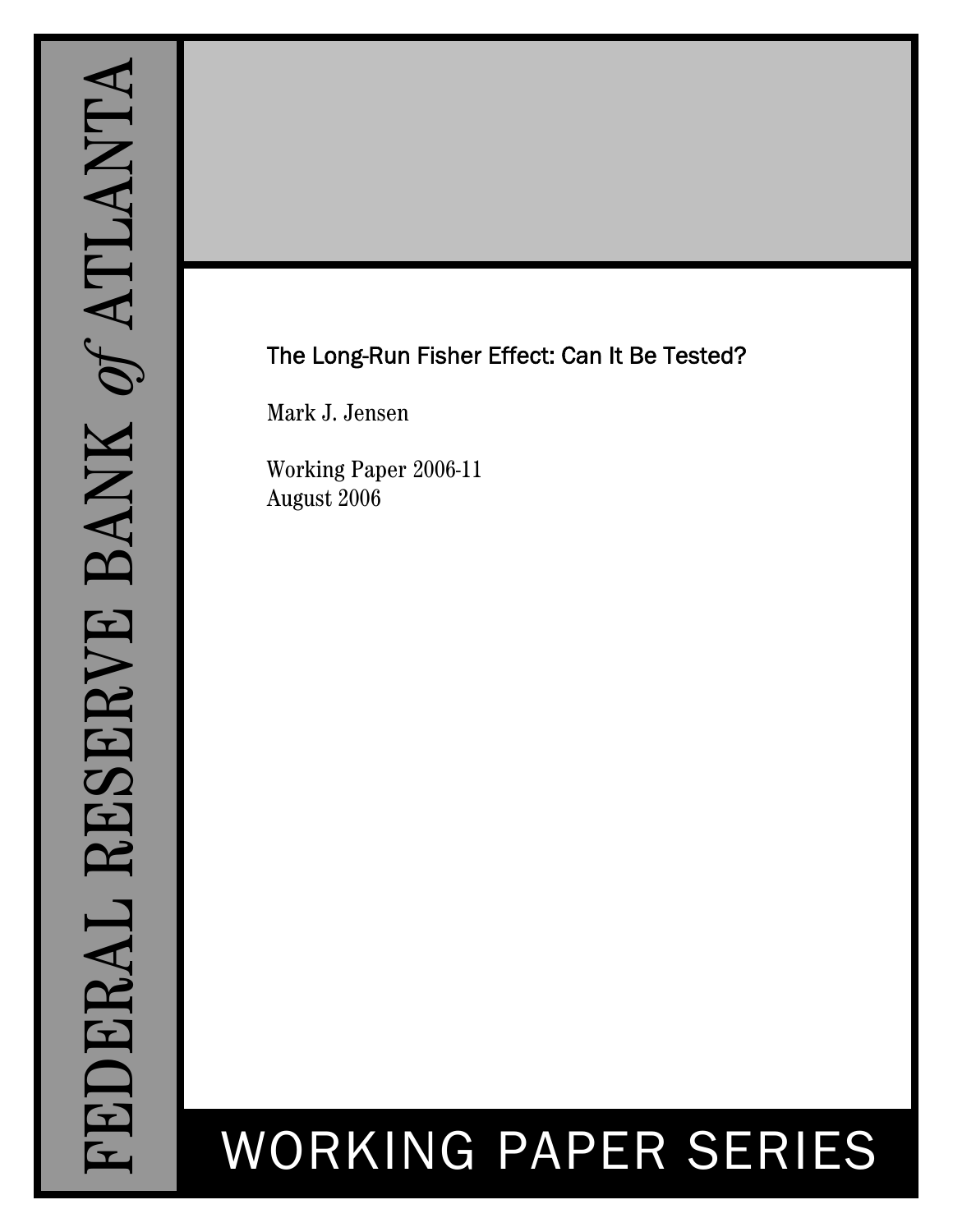### The Long-Run Fisher Effect: Can It Be Tested?

Mark J. Jensen

Working Paper 2006-11 August 2006

Abstract: Empirical support for the long-run Fisher effect, a hypothesis that a permanent change in inflation leads to an equal change in the nominal interest rate, has been hard to come by. This paper provides a plausible explanation of why past studies have been unable to find support for the long-run Fisher effect. This paper argues that the necessary permanent change to the inflation rate following a monetary shock has not occurred in the industrialized countries of Australia, Austria, Belgium, Canada, Denmark, France, Germany, Greece, Ireland, Italy, Japan, the Netherlands, Norway, Sweden, Switzerland, the United Kingdom, and the United States. Instead, this paper shows that inflation in these countries follows a mean-reverting, fractionally integrated, long-memory process, not the nonstationary inflation process that is integrated of order one or larger found in previous studies of the Fisher effect. Applying a bivariate maximum likelihood estimator to a fractionally integrated model of inflation and the nominal interest rate, the inflation rate in all seventeen countries is found to be a highly persistent, fractionally integrated process with a positive differencing parameter significantly less than one. Hence, in the long run, inflation in these countries will be unaffected by a monetary shock, and a test of the long-run Fisher effect will be invalid and uninformative as to the truthfulness of the long-run Fisher effect hypothesis.

JEL classification: C2; E4

Key words: Fisher effect, fractional integration, long memory

The author thanks the seminar participants at the All-Georgia Conference held at the Federal Reserve Bank of Atlanta for their comments. He is also grateful for the comments and suggestions of Jerry Dwyer and David Spencer. The views expressed here are the author's and not necessarily those of the Federal Reserve Bank of Atlanta or the Federal Reserve System. Any remaining errors are the author's responsibility.

Please address questions regarding content to Mark J. Jensen, Research Department, Federal Reserve Bank of Atlanta, 1000 Peachtree Street, N.E., Atlanta, GA, 30309-4470, 404-498-8019, mark.jensen@atl.frb.org.

Federal Reserve Bank of Atlanta working papers, including revised versions, are available on the Atlanta Fed's Web site at www.frbatlanta.org. Click "Publications" and then "Working Papers." Use the WebScriber Service (at www.frbatlanta.org) to receive e-mail notifications about new papers.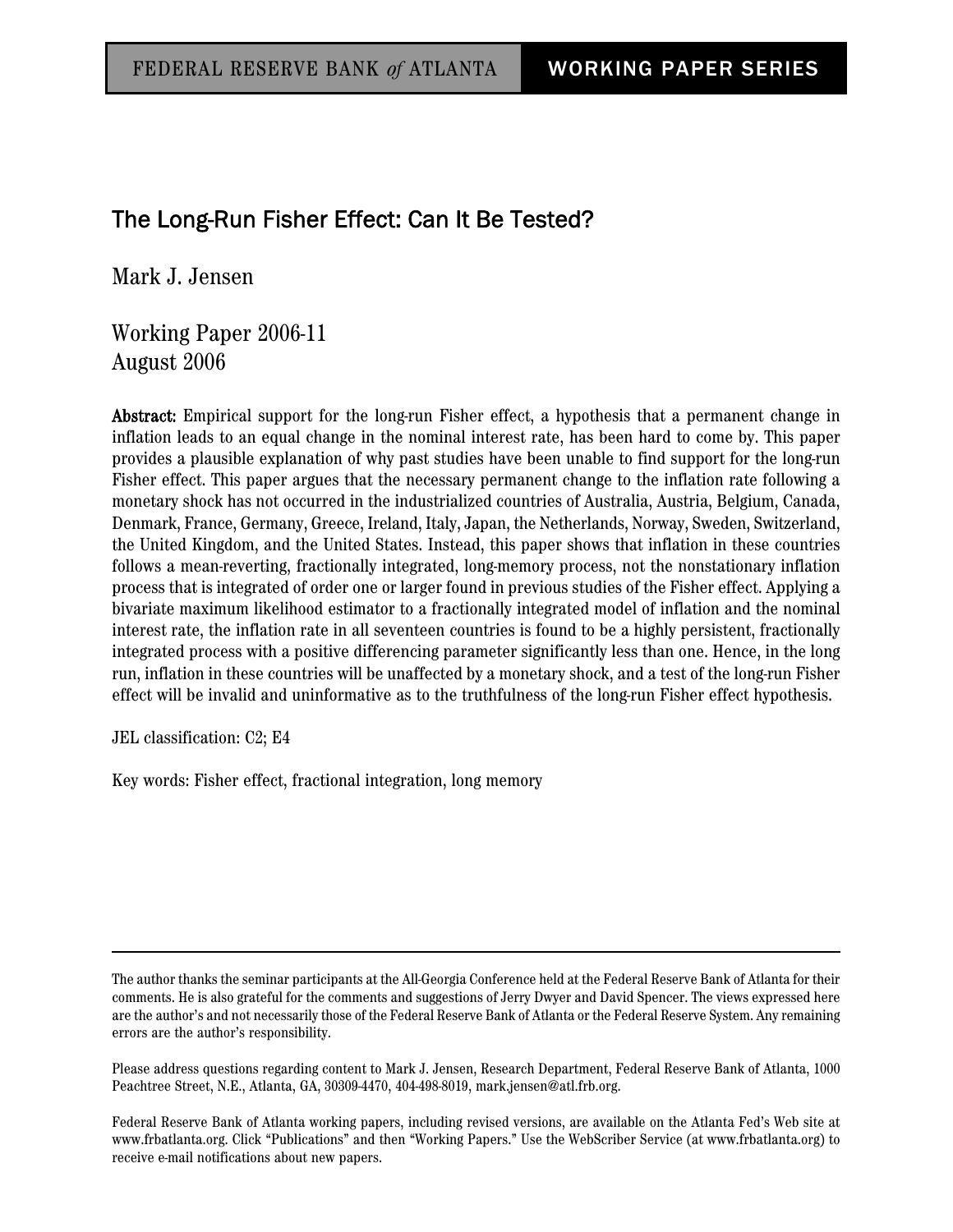#### 1 Introduction

The long-run Fisher effect hypothesis is a proposition that states a permanent change in the inflation rate will cause nominal interest rates to move one for one with the change in inflation. Thus, the real interest rate will remain unchanged in response to a monetary shock if the Fisher effect holds (Fisher, 1930). Unfortunately, empirical support for the long-run Fisher effect has been hard to come by (see Weber, 1994; King and Watson, 1997; Koustas and Serletis, 1999; and Rapach, 2003). The objective of this paper is to provide an explanation as to why these previous studies of the long-run Fisher effect have been unable to support this widely held theory.

Past empirical studies of the long-run Fisher effect have employed variations of the Fisher and Seater (1993) bivariate, vector-autoregression test of long-run (super)neutrality. The key to being able to apply this reduced form test is finding inflation to follow a nonstationary process integrated of order one or larger. Most tests of non-stationarity contain in some form or another a test for a unit-root. If inflation contains a unit-root an exogenous monetary shock will permanently change inflation. The long-run response of the nominal interest rate to a permanent change in inflation will then depend on the relative orders of integration in inflation and the nominal interest rate. It is the argument of this paper that the necessary permanent change to inflation has not taken place; i.e., inflation is not integrated of order one or larger. Consequently, a test of the long-run Fisher effect will not be valid and any inference made as to whether the hypothesis holds or not will be unsubstantiated.

There is a class of models where the order of integration is a real number and whose response to an exogenous shock can be very long lived but not permanent. Called fractionally integrated models, they not only nest the unit-root behavior within it, but they also display stationary and non-stationary, mean-reverting dynamics, along with long-memory and anti-persistent dependencies. For example, a fractionally integrated process with an order of integration greater than 1/2 reverts back to its mean following an exogenous shock. However, the rate at which the process reverts to its mean is so slow that its variance explodes. Although nonstationary in the sense that its variance is infinite, this fractionally integrated process is still stationary in the mean-reverting context. If inflation follows such a process it would be difficult to distinguish the long-lasting, but finite, impact of a shock from that of a unit-root process's permanent impact. This strong persistence in a fractionally integrated inflation series could cause one to mistakenly conclude that the affect of the monetary shock on inflation is permanent and incorrectly proceed with a test of the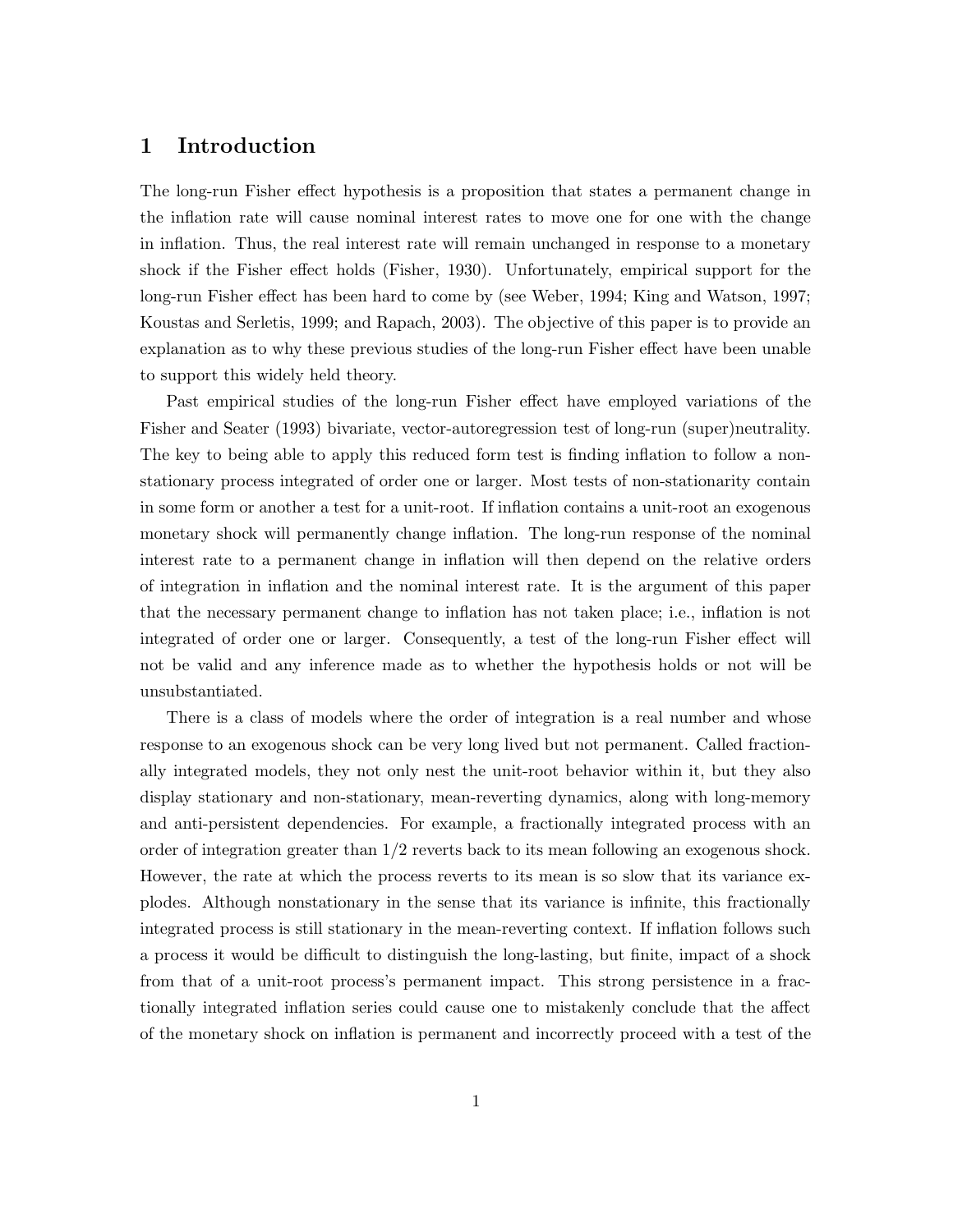long-run Fisher effect.

In this paper a bivariate fractionally integrated estimator is applied to the inflation and nominal interest rate series of 17 developed countries. In all 17 countries, the post-war inflation series is found to follow a mean-reverting, fractionally integrated, long-memory process. The null hypothesis that the order of integration in inflation equals one is clearly rejected for every country. These findings of a mean-reverting, fractionally integrated, inflation series are robust to monthly and quarterly measures of the consumer price index, and to quarterly inflation series calculated from the gross domestic price deflator. It follows from the fractional integration results for inflation that the long-run Fisher hypothesis cannot be tested in these 17 industrialized countries during the post-war period.

Our findings for US inflation are also robust to regime shifts associated with changes in the Federal Reserve's monetary policy. Neither the Fed's October 1979 decision to move away from interest-rate smoothing, nor its October 1982 decision to weight monetary aggregates less heavily when setting monetary policy, affects the stationary, long-memory behavior of US inflation. Hence, a test of the long-run Fisher effect hypothesis in the US cannot be carried out with the bivariate reduced form approach in either of the monetary regimes.

The remainder of the paper is organized as follows. In Sections 2 we extend Bae et al. (2005) relative order of integration conditions for testing long-run money neutrality to the long-run Fisher effect hypothesis. These conditions are then tested in Section 3 by estimating the seventeen country's inflation and nominal interest rate's fractional order of integration. We conclude in Section 4 by summarizing our empirical findings and commenting on the implications a fractionally integrated inflation series has on monetary policy.

#### 2 Integration Conditions

Bae et al. (2005) extends the relative order of integration restrictions of Fisher and Seater (1993) for testing long-run neutrality to a bivariate fractionally integrated, autoregressive, moving average model of the nominal and real variable. Table 2 lists these fractional orders of integration conditions in terms of the long-run Fisher effect hypothesis, with  $d_{\pi}$ representing the order of integration of inflation,  $d<sub>R</sub>$ , the order of integration of nominal interest rates, and,  $\gamma_{R\pi}$ , the long-run derivative of nominal interest rate to a change in inflation. The L in Table 2 represents the lag operator,  $L^{j}x(t) \equiv x(t - j)$ , where,  $j =$  $0, 1, 2, \ldots$  In the fourth column of Table 2 we list the outcomes each case has on  $\gamma_{R\pi}$  and the long-run Fisher effect hypothesis. There are three possible outcomes: (1) the long-run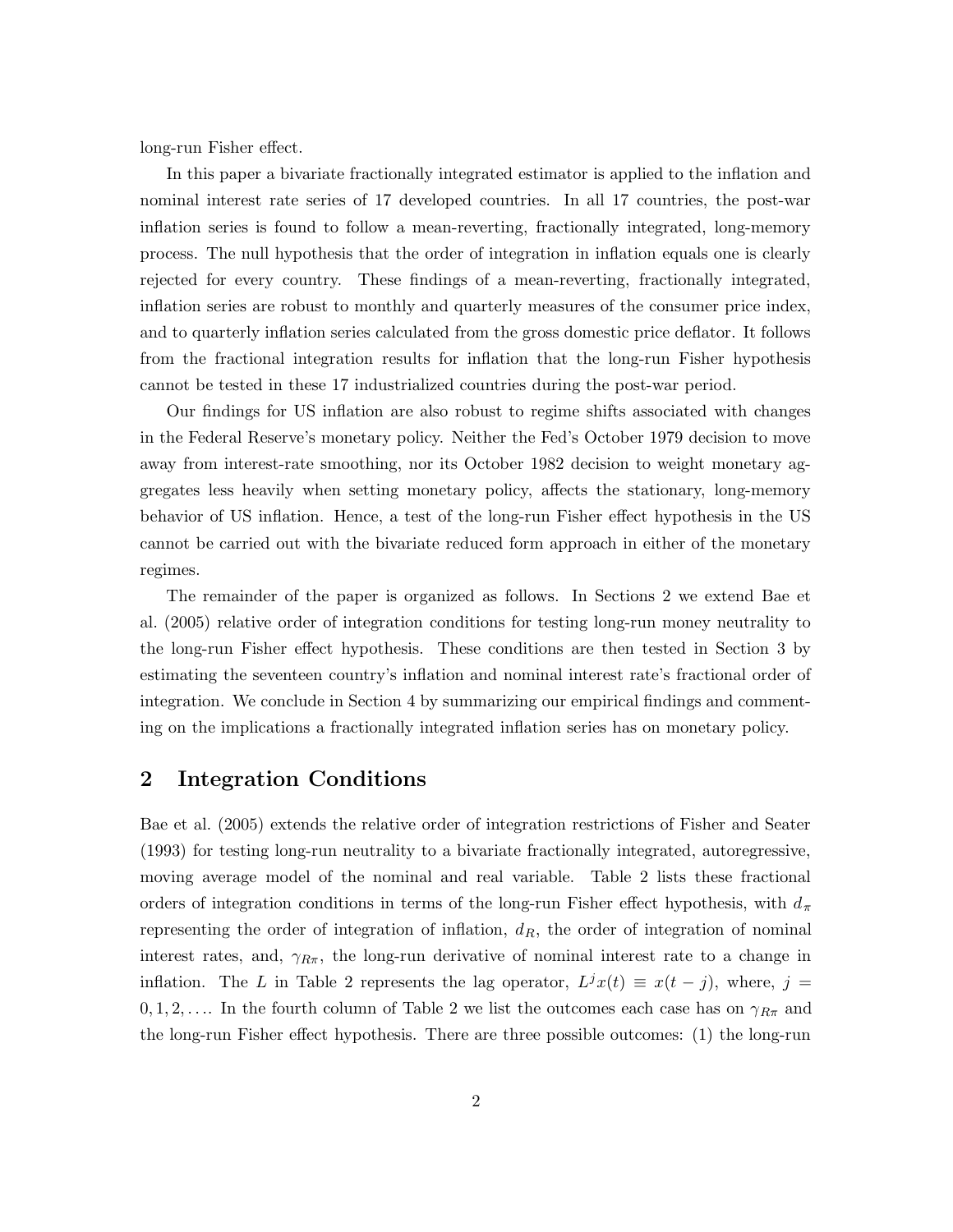|       | Relative Order              |                                                               |                  |
|-------|-----------------------------|---------------------------------------------------------------|------------------|
| Case  | of Integration              | Economic Meaning                                              | Fisher Effect    |
|       |                             |                                                               |                  |
| (i)   | $0 < d_{\pi} < 1$           | Monetary shocks do not permanently change $\pi$ .             | Cannot be tested |
| (ii)  | $0 < d_R < 1 \leq d_{\pi}$  | Monetary shocks permanently change $\pi$ ,                    | Reject           |
|       |                             | and do not permanently change $R$ .                           |                  |
| (iii) | $1 \leq d_{\pi} = d_{R}$    | Monetary shocks permanently change $\pi$ and R.               | $\gamma_{R\pi}$  |
| (iv)  | $1 \leq d_R < d_{\pi}$      | Monetary shocks permanently change $(1 - L)^{d_{\pi}-1}\pi$ , | Reject           |
|       |                             | and do not permanently change $(1 - L)^{d_{\pi}-1}R$ .        |                  |
| (v)   | $1 \leq d_{\pi} \leq d_{R}$ | Monetary shocks do permanently change                         | $\gamma_{R\pi}$  |
|       |                             | $(1-L)^{d_R-1}\pi$ .                                          |                  |

Table 1: The relative fractional orders of integration of inflation and the nominal interest rate when testing the long-run Fisher effect hypothesis.

Fisher effect can be tested by conducting the hypothesis test,  $H_0$ :  $\gamma_{R\pi} = 1$ , (2) the longrun Fisher effect cannot be tested (neither acceptance nor rejection of the hypothesis is possible), and (3) the long-run Fisher effect is rejected outright.

Our interest in this paper rests with Case (i). Under Case (i), Fisher and Seater's (1993) reduced-form approach to testing the long-run Fisher hypothesis suffers from the Lucas (1972) and Sargent (1971) critique. Lucas and Sargent both point out that a test of long-run neutrality will not be valid if a permanent change to the nominal variable has not taken place. Letting  $\epsilon(t)$  represent an exogenous monetary shock, Lucas and Sargent's point can be understood in terms of the long-run derivative:

$$
\gamma_{R\pi} \equiv \lim_{k \to \infty} \frac{\partial R(t+k)/\partial \epsilon(t)}{\partial \pi(t+k)/\partial \epsilon(t)},
$$

where  $R(t)$  is the nominal interest rate at time period t, and  $\pi(t)$  is the inflation rate at time t. When a permanent change to inflation does not occur,  $\partial \pi(t+k)/\partial \epsilon(t) \to 0$ , as  $k \to \infty$ , causing  $\gamma_{R\pi}$  to not exist. Because  $\gamma_{R\pi}$  does not exist, it follows that the long-run Fisher effect cannot be tested.

To test if a permanent change has occurred in a fractionally integrated inflation series, we look at the Wold representation of inflation,  $(1 - L)\pi(t) = A(L)\epsilon(t)$ , where  $\epsilon(t)$  is white noise,

$$
A(L) \sim (1-L)^{1-d_{\pi}} = F(d_{\pi}-1,1;1;L), \text{ as } L \to 1,
$$

where  $F(d_{\pi}-1,1,1,:L)$  is the hypergeometric function (Gradshteyn and Ryzhik; 1994, p. 1066), and ∼ means the ratio consisting of the left and righthand side values equals one.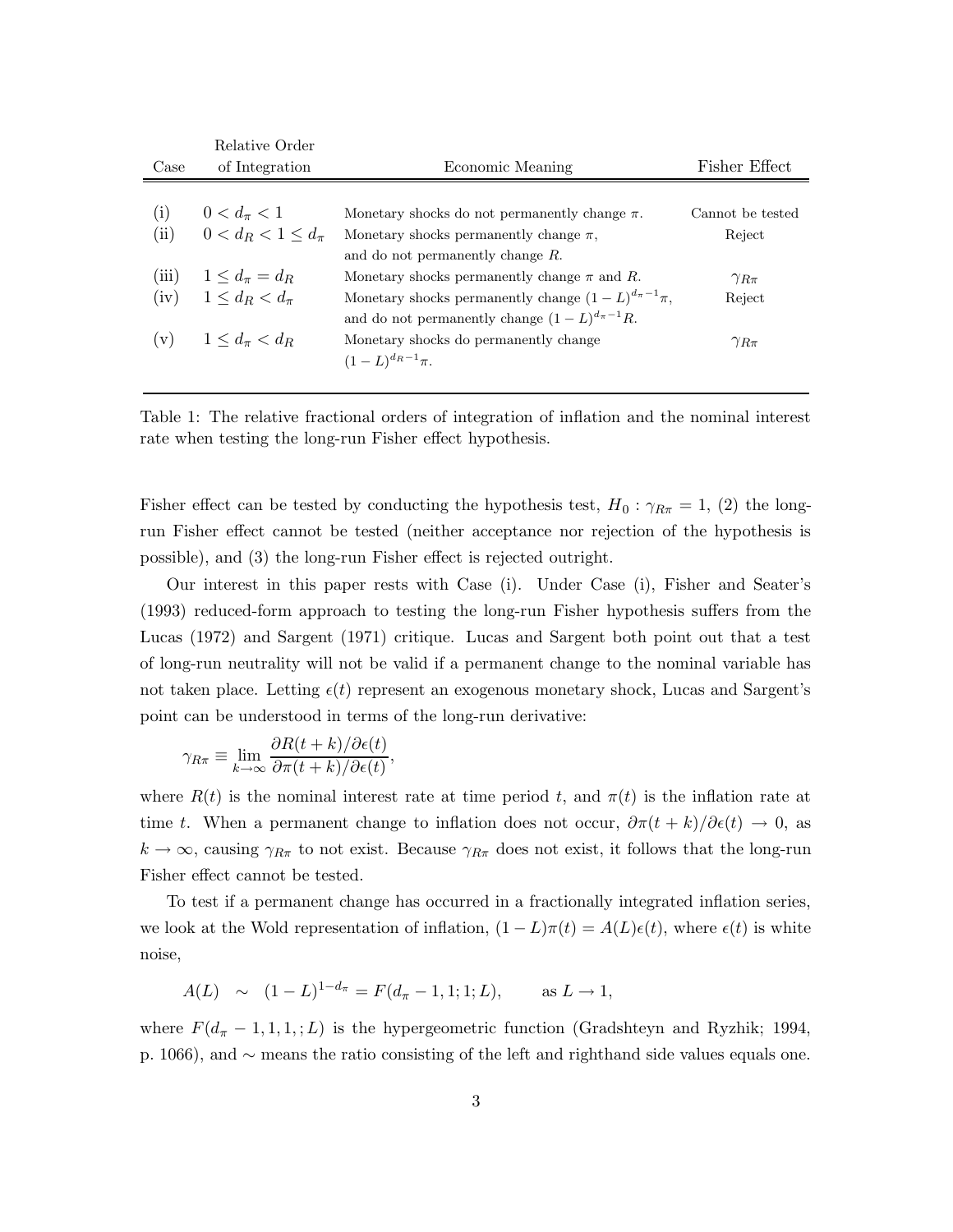Known as the infinite cumulative impulse response function,  $A(1)$  measures the long-run impact a unitary, exogenous, monetary shock has on inflation. If inflation is a meanreverting process, in other words, the long-run impact of an exogenous monetary shock to  $\pi$  is zero, then  $A(1)$  will equal zero.

From the properties of  $F(d_{\pi}-1,1,1,:L)$  found in Gradshteyn and Ryzhik, (1994, p. 1066), A(1) will:

- 1. Converge to zero when  $d_{\pi} < 1$ .
- 2. Diverge from zero when  $d_{\pi} \geq 1$ .

Thus, when  $d_{\pi} \geq 1$ , an unexpected monetary shock will permanently change inflation so that the long-run Fisher effect hypothesis can be tested. Whereas, when  $d_{\pi} < 1$ , the effect of monetary shock on inflation dissipates over time until it reaches zero.

In contrast to the exponential rate of decay in the autocorrelation function of a shortmemory process, a fractionally integrated process's autocorrelation decays at the slower hyperbolic rate,  $\tau^{2d_{\pi}-1}$ , as  $\tau \to \infty$ . It follows then that there is strong long-range dependence in a fractionally integrated inflation series, causing a monetary shock to affect inflation for a very long time. If fact, the impact is so long lived that when  $1/2 < d_{\pi} < 1$ the autocorrelations are not summable, causing the variance to explode. However, even under the infinite variance case the monetary shock will not permanently affect inflation. These are the circumstances of Case (i), where the long-run Fisher effect cannot be tested.

In Case (ii), because  $1 \leq d_{\pi}$ , inflation will be permanently affected by an exogenous monetary shock. However, the effect of the shock on the nominal interest rate will not be permanent. Because  $d_R < 1$ , the nominal interest rate follows a mean reverting, fractionally integrated process that when perturbed slowly returns to its pre-monetary shock level. Thus, in Case (ii) the long-run Fisher effect hypothesis can be tested but it is rejected outright since the nominal interest rate is only temporarily affected by a permanent change in inflation.

Except for the fractional nature of the orders of integration, Case (iii) is the same necessary condition found in previous tests of the long-run Fisher effect (see King and Watson, 1997; Koustas and Serletis, 1999; and Rapach, 2003). Because in Case (iii),  $d_{\pi}$  and  $d_R$  are both greater than or equal to one, an exogenous monetary shock permanently affects both inflation and the nominal interest rate. Under this scenario, the Fisher hypothesis can only be tested by estimating the long-run derivative between the nominal interest rate and inflation,  $\gamma_{R\pi}$ , and testing whether it equals one (Fisher effect holds) or not.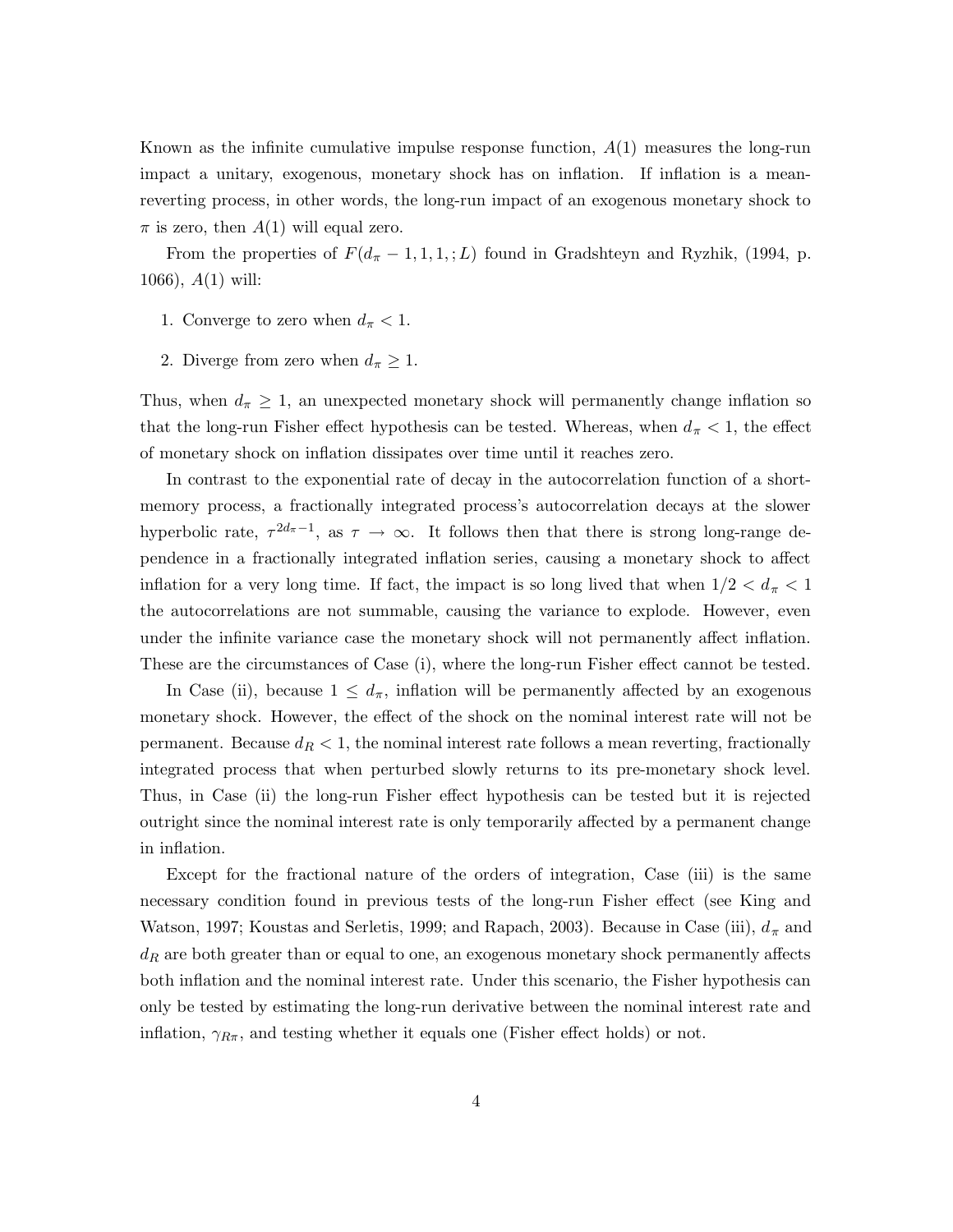Case (iv) can be understood in a similar manner to Case (ii). By differencing both inflation and the nominal interest rate  $d_{\pi} - 1$  times, the differenced inflation series,  $\pi^* =$  $(1 - L)^{d_{\pi}-1}\pi$ , will by definition be a unit-root process. However, the differenced nominal interest rate series,  $R^* = (1 - L)^{d_{\pi}-1}R$ , order of integration will be less than one since  $1 \leq d_R < d_{\pi}$ . The relative relationship between  $\pi$  and R orders of integration carry over to the relative orders of integration between  $\pi^*$  and  $R^*$ . How this affects the long-run derivative can be understood by writing the long-run derivative in terms of the fractional differencing operators:<sup>1</sup>

$$
\gamma_{R\pi} \propto \frac{(1-L)^{1-d_R}}{(1-L)^{1-d_{\pi}}} \bigg|_{L=1} = (1-L)^{d_{\pi}-d_R} \bigg|_{L=1}.
$$

Because  $\gamma_{R\pi}$  is a ratio of fractional differencing operators, applying the differencing operator  $d_{\pi}$  − 1 times to R and  $\pi$  does not change  $\gamma_{R_{\pi}}$ . We can now write  $\gamma_{R_{\pi}}$  in terms of  $R^*$  order of integration:

$$
\gamma_{R\pi} \propto (1-L)^{d_{\pi} - (d_{\pi}-1) - d_R + (d_{\pi}-1)}\Big|_{L=1} = (1-L)^{1-d_{R^*}}\Big|_{L=1}
$$

where  $d_{R^*} = d_R - d_{\pi} + 1$ . Since,  $d_{\pi^*} = 1$ , a shock to inflation will permanently affect  $\pi^*$ , and hence, the long-run derivative,  $\gamma_{R\pi}$ , exists. However, since  $d_{R^*} < 1$ , the shock will only temporarily affect  $R^*$ . It follows then that under Case (iv),  $\gamma_{R\pi} = 0$ , and the long-run Fisher effect is rejected.

In Case (v), the long-run derivative,  $\gamma_{R\pi}$ , exists since  $d_{\pi} \geq 1$ . Its value will be  $\gamma_{R\pi} \propto$  $(1-L)^{d_{\pi}-d_R}|_{L=1}$ . Because the relative orders of integration under Case (v) are  $d_{\pi} < d_R$ , it follows from the properties of the hypergeometric function that,  $(1-L)^{d_{\pi}-d_R}$ , diverges from zero as  $L \to 1$ . Thus, to determine if the long-run Fisher effect holds under Case (v) one must estimate  $\gamma_{R\pi}$ , as in Case (iii), and test whether its value equals one.

#### 3 Order of fractional integration

We desire to test the long-run Fisher effect hypothesis in 17 developed countries; Australia, Austria, Belgium, Canada, Denmark, France, Germany, Greece, Ireland, Italy, Japan, the Netherlands, Norway, Sweden, Switzerland, the United Kingdom, and the United States. Each country's price and interest rate data is the quarterly series published in the International Financial Series database. The inflation rate equals the log difference in the country's Consumer Price Index. The nominal interest rate, R, for Australia, Belgium, Canada, the UK, and the US, is the annual rate of return of its Treasury Bill; for Austria, Denmark,

<sup>&</sup>lt;sup>1</sup>See Bae et al.  $(2005)$  for the derivation of this results.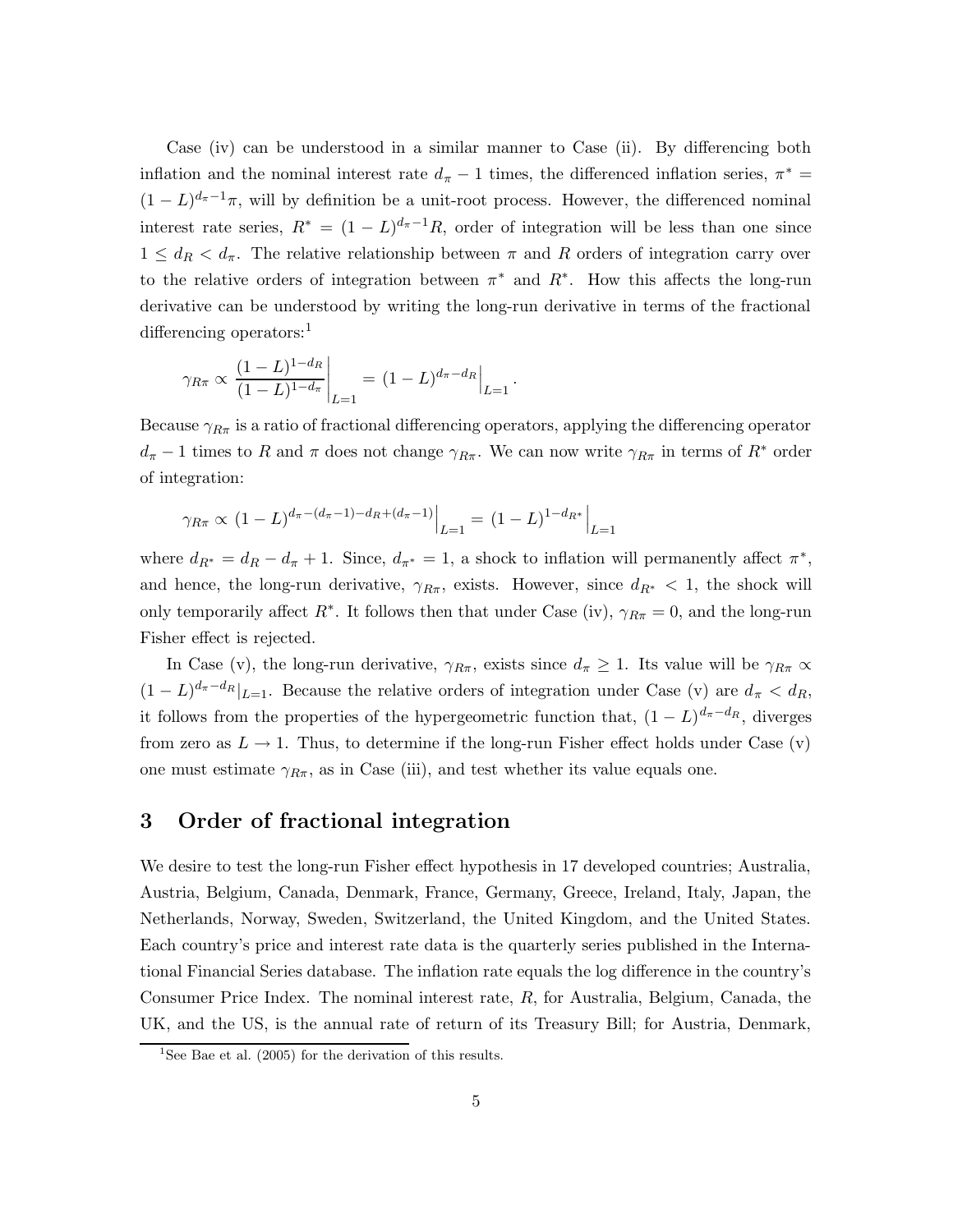France, Germany, Italy, the Netherlands, Sweden, and Switzerland the Money Market rate of return is used, and for Greece, Ireland, Japan, and Norway we use the return from Demand Deposits.

Each country's time period is reported in Table 2. Except for Australia, Austria, and France, all the data runs through the last quarter of 2004. The starting dates vary by country with the earliest being the first quarter of 1957 (Belgium, Canada, France, Germany, Japan, UK, US) and the latest starting at the beginning of 1979 (Norway).

To determine which of the cases in Table 2 the seventeen countries satisfy, we employ Nielsen's (2004) multivariate maximum likelihood estimator and likelihood ratio test to jointly estimate and test the values of  $d_{\pi}$  and  $d_{R}$ . The Nielsen MLE is a semiparametric estimator that ignores the series's short-run behavior, which has no bearing on the long-run Fisher effect hypothesis, and models only the long-run dynamics of the multivariate series.<sup>2</sup>

As a multivariate estimator, Nielsen's estimator and likelihood based test statistic overcomes the lack of power and the inefficiencies that univariate estimators of the fractional orders of integration and classical unit-root tests suffer by ignoring the correlation between the series. It is well established that the unit-root test suffers low power when the true data generating process is a fractionally integrated processes (see Sowell, 1990; and Diebold and Rudebusch, 1991). With Nielsen's MLE we replace the knife-edge approach of the classical unit-root test of  $d = 1$  against  $d = 0$ , with a range of stationary  $(-1/2 < d < 1)$  and nonstationary  $(1 \leq d < \infty)$  possibilities. This continuum of values for d and the asymptotic chi-square distribution of the Nielsen estimator's likelihood ratio test makes carrying out inference concerning the relative value of  $d_{\pi}$  and  $d_{R}$  easy and straight forward.

We report the bivariate estimates of the fractional orders of integration,  $d_{\pi}$  and  $d_R$ , in Table 2, where the second and third columns of the table contain  $d_{\pi}$  and  $d_R$ , respectively. The table's last six columns list the likelihood ratio test statistics (LR-stat) and their corresponding p-values for the null hypothesis;  $H_0: d_\pi = 1$ ; i.e., the simple hypothesis that inflation is a unit-root process,<sup>3</sup> H<sub>0</sub> :  $d_{\pi} = 1$  and  $d_R = 1$ ; i.e., inflation and the nominal interest rate both follow a unit-root process, and  $H_0: d_\pi = d_R$ ; i.e., the orders of integration for inflation and the nominal interest rate are the same value.

 ${}^{2}$ By using a semiparametric estimator, we also avoid the pitfalls associated with a misspecified fully parameterized autoregressive, fractionally integrated, moving average model of inflation and the nominal interest rate.

<sup>&</sup>lt;sup>3</sup>Because the Nielsen estimator and its test statistics are likelihood based, the simple unit-root hypothesis test for inflation requires evaluating the likelihood function not only under the null but also under the univariate estimate of  $d_{\pi}$ . This requires a univariate estimate of  $d_{\pi}$ . Applying the Nielsen MLE to only inflation, we find the estimate of  $d_{\pi}$  to be nearly identical to the bivariate estimates. As a result, we choose not to report them.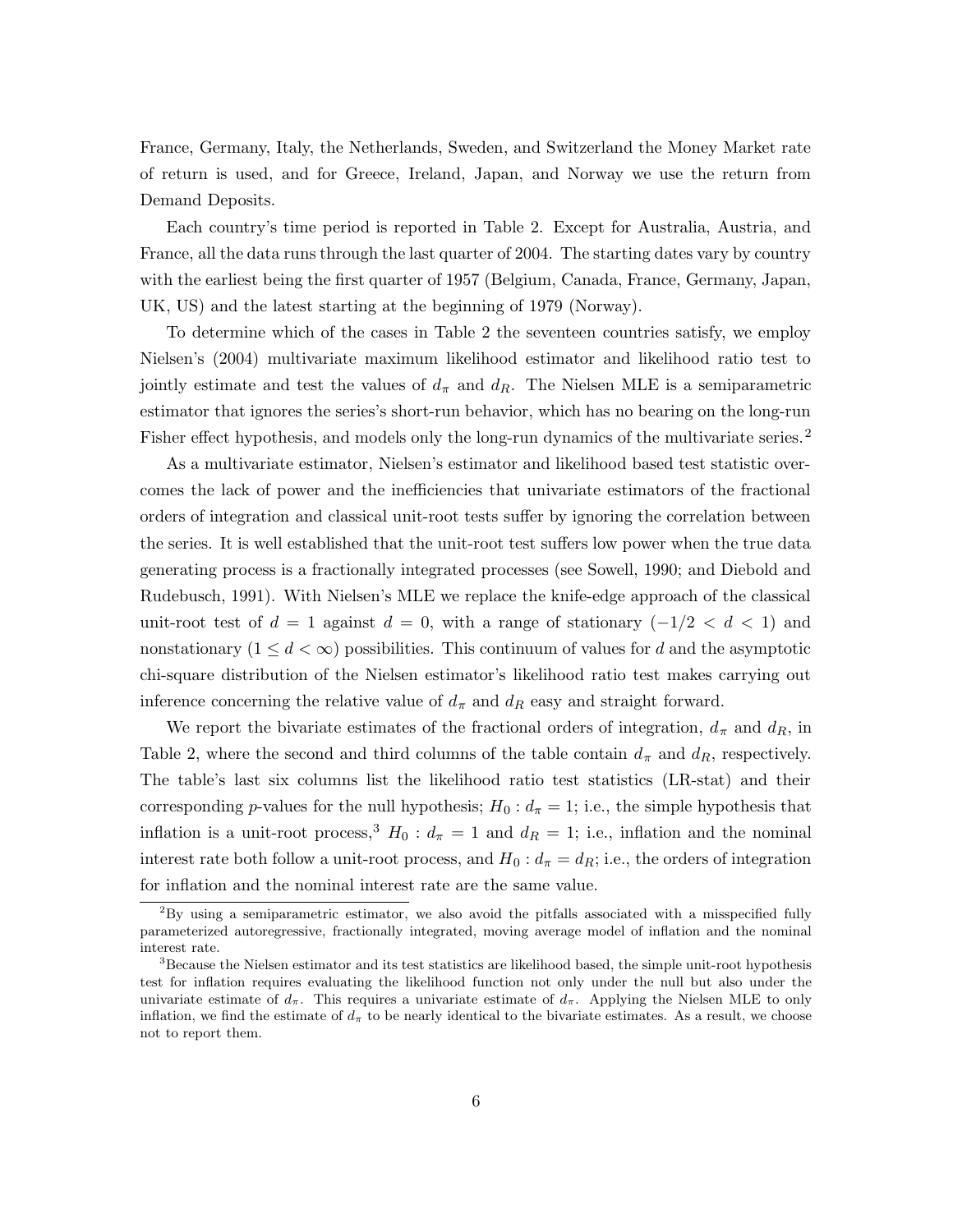The estimates of  $d_{\pi}$  suggest that a permanent change to inflation did not take place in any of the countries during the time period listed. The estimated differencing parameters range from 0.15 to 0.64, with the inflation rate in Canada, France, Italy, Norway, and the US reporting a fractional order of integration greater than 1/2. Because all of these country's  $d_{\pi}$  are larger than zero but still less than one, the effect of an unexpected monetary shock on inflation will be long-lived but not permanent. Even in those countries where the inflation rates's order of integration is largest (France, Italy, and the US, where  $d_{\pi}$  equals 0.64), in time the effect of the shock wears off. Hence, all seventeen countries fall under Case (i).

The simple and joint unit-root hypothesis test statistics found in Table 2 support this Case (i) classification. All seventeen of the simple unit-root tests for inflation in the fourth column of Table 2 clearly reject the presence of a unit-root. From the p-values listed in the fifth column, the unit-root null is rejected at significance levels nearly indistinguishable from zero.

The US's LR-stat found in the sixth column of Table 2 for the joint unit-root hypothesis tests provides a clear example where inflation does not follow a unit-root process. With a LR-stat of 29.19, the joint unit-root null is easily rejected at conservative significance levels. However, this rejection of the joint unit-root hypothesis could be caused either by  $d_{\pi}$  being significantly less than one, or  $d_{R}$  being significantly different from one. Notice that the estimated order of integration for the nominal interest rate in the US is closer to one  $(d_R = 0.989)$  than inflation's order of integration  $(d_\pi = 0.64)$ . So rejection of the joint unit-root null follows from the order of integration in US inflation being significantly less than one. Hence, we again conclude that the US falls under Case (i).

The other country's joint unit-root LR-stat have a similar interpretation to that of the US, the difference being that in most of these countries the nominal interest rate's order of integration,  $d_R$ , is greater than one (Denmark, the Netherlands, Sweden, and the US are the only countries where  $d_R$  is found to be less than one). Thus, the interest rate in these countries is nonstationary. However, in these countries the absolute difference between the order of integration for inflation and one is larger than the difference between  $d_R$  and one. In other words, rejection of the joint unit-root null is either because  $d_{\pi}$  and  $d_{R}$  are both significantly different from one, or, given the simple unit-root hypothesis for inflation, because  $d_{\pi}$  is significantly less than one. Not because  $d_R$  is only different from one. We again conclude that the long-run Fisher effect hypothesis cannot be tested for in any of the seventeen countries.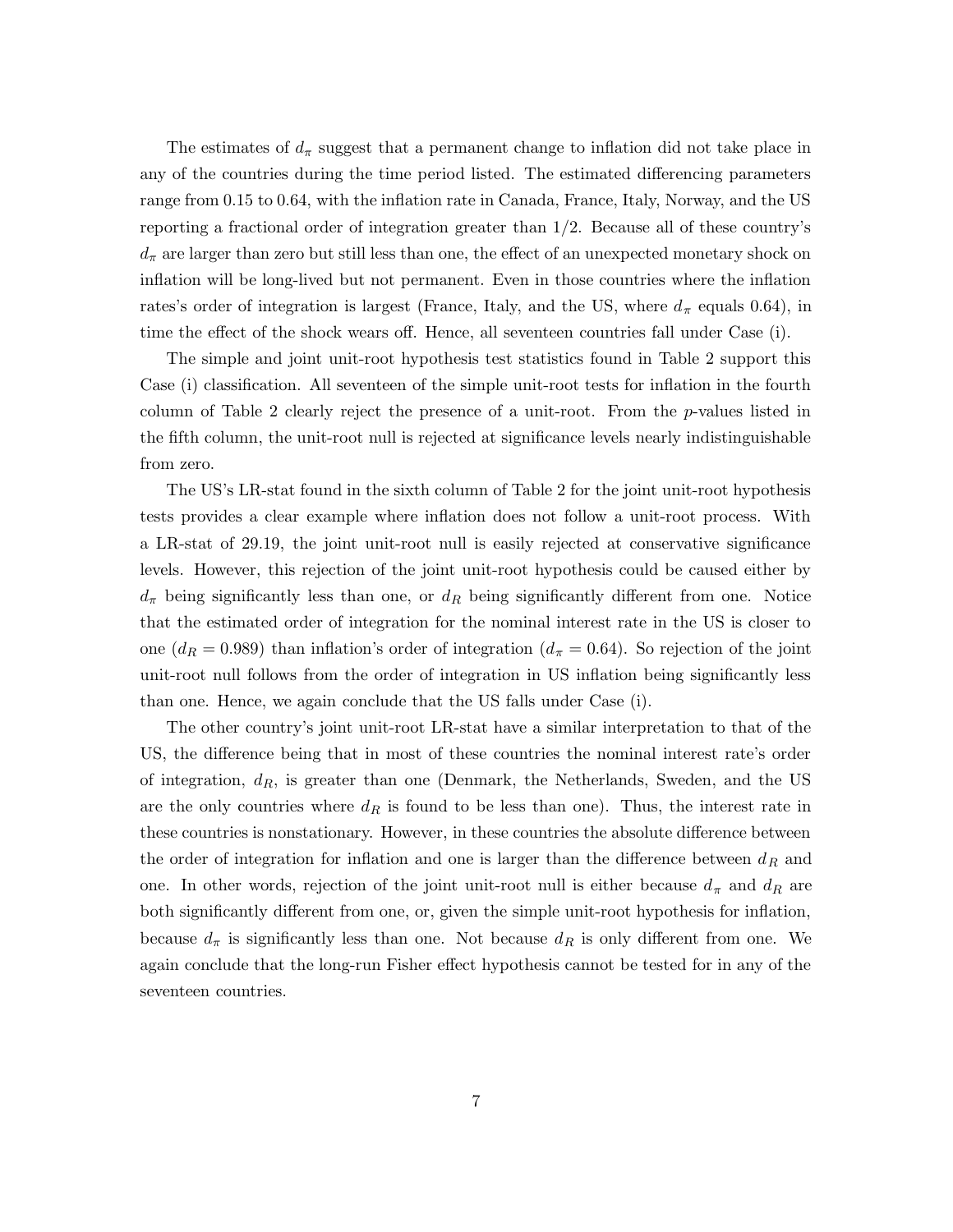|                             |           |        | $H_0: d_{\pi}=1$ |                  | $H_0: d_{\pi}=1, d_R=1$ |                  | $H_0: d_{\pi} = d_R$ |            |
|-----------------------------|-----------|--------|------------------|------------------|-------------------------|------------------|----------------------|------------|
| Country                     | $d_{\pi}$ | $d_R$  | $LR$ -Stat       | $p$ -value       | $LR$ -stat              | $p$ -value       | $LR$ -stat           | $p$ -value |
| Australia (1969:3-2002.2)   | 0.4995    | 1.0402 | 43.67            | $\theta$         | 45.84                   | $\left( \right)$ | 35.60                | $\Omega$   |
| Austria (1967:1-1998.4)     | 0.3649    | 1.0980 | 70.20            | $\theta$         | 71.76                   | $^{(1)}$         | 59.58                | 0          |
| Belgium (1957:1-2004:4)     | 0.1561    | 1.0622 | 114.86           | $\overline{0}$   | 116.30                  | 0                | 102.72               | 0          |
| Canada (1957:1-2004:4)      | 0.5333    | 1.0733 | 48.40            | $\overline{0}$   | 54.27                   | $\theta$         | 44.19                | 0          |
| Denmark (1957:1-2004:4)     | 0.4230    | 0.8041 | 45.56            | $\overline{0}$   | 55.90                   | $\theta$         | 21.86                | 0          |
| France (1957:1-1999:1)      | 0.6370    | 1.1521 | 20.29            | 0                | 24.42                   | $^{(1)}$         | 23.18                | 0          |
| Germany (1957:1-2004:4)     | 0.3723    | 1.1838 | 74.38            | $\overline{0}$   | 82.22                   | 0                | 77.07                | $\Omega$   |
| Greece (1961:1-2004:4)      | 0.2969    | 1.2075 | 107.37           | $\boldsymbol{0}$ | 122.26                  | $\Omega$         | 121.71               | 0          |
| Ireland (1962:1-2004:4)     | 0.4490    | 1.1207 | 62.73            | 0                | 65.98                   | $\theta$         | 57.48                | 0          |
| Italy $(1971.1 - 2004.4)$   | 0.6380    | 1.0840 | 16.80            | $\theta$         | 40.07                   | $\theta$         | 36.86                | 0          |
| Japan (1957:1-2004:4)       | 0.3915    | 1.1373 | 80.58            | $\boldsymbol{0}$ | 93.98                   | $\theta$         | 87.18                | $\Omega$   |
| Netherlands (1960:1-2004:4) | 0.3355    | 0.8803 | 77.57            | $\overline{0}$   | 79.34                   | 0                | 37.69                | 0          |
| Norway (1979.1-2004.4)      | 0.5070    | 1.1213 | 30.78            | $\overline{0}$   | 33.31                   | 0                | 30.29                | 0          |
| Sweden (1963.1-2004.4)      | 0.4282    | 0.9651 | 61.60            | $\overline{0}$   | 61.60                   | $^{(1)}$         | 38.25                | 0          |
| Switzerland (1975.4-2004.4) | 0.3926    | 1.0452 | 44.76            | $\overline{0}$   | 47.11                   | $\theta$         | 36.75                | 0          |
| UK (1957:1-2004:4)          | 0.4426    | 1.1463 | 70.54            | 0                | 74.47                   | $\mathbf{0}$     | 62.20                | 0          |
| US (1957:1-2004:4)          | 0.6397    | 0.9893 | 26.78            | $\theta$         | 29.19                   | $\Omega$         | 21.60                | $\Omega$   |
| US (1957:1-1979:3)          | 0.7770    | 1.0682 | 4.44             | 0.04             | 7.79                    | 0.02             | 6.75                 | 0.03       |
| $(1979:4-1982:3)$           | 0.6688    | 0.7863 | 0.86             | 0.35             | 0.10                    | 0.60             | 0.38                 | 0.40       |
| $(1982:4-2004:4)$           | 0.5437    | 1.0994 | 15.77            | $\theta$         | 21.81                   | $\theta$         | 19.28                | $\Omega$   |

Table 2: Maximum likelihood estimates of a bivariate fractionally integrated model of the log change in quarterly Consumer Price Index,  $\pi$ , and nominal short-term interest rate,  $R$ , along with a simple test of the unit-root hypothesis,  $d_{\pi} = 1$ , a joint test of the hypothesis that  $\pi$  and R follow a unit-root process  $(d_{\pi} = 1 \text{ and } d_R = 1)$ , and the hypothesis  $d_{\pi} = d_R$ . Under the null, the LR-stat has the standard asymptotic chi-square distribution.

#### 3.1 Robustness to monetary regimes

Some have found long-memory behavior to be a spurious result associated with a long, but infrequent, monetary regime (see Diebold and Inoue, 2001; and Jensen and Liu, forthcoming). To test the robustness of the US's Case (i) classification to different monetary regimes, we split the original sample into three subperiods, 1957:1 to 1979:3, 1979:4 to 1982:3, and 1982:4 to 2004:4. We choose these time periods because the relationship between inflation and nominal interest rates is believed to have been altered as a result of changes in the Fed's monetary policy on these dates (see Clarida and Friedman, 1984; and Huizinga and Mishkin, 1986).<sup>4</sup> The post-October 1979 period is also the only time period Rose (1988)

<sup>&</sup>lt;sup>4</sup>These three regimes also closely match up with the structural breaks in inflation found by Evans and Lewis (1995).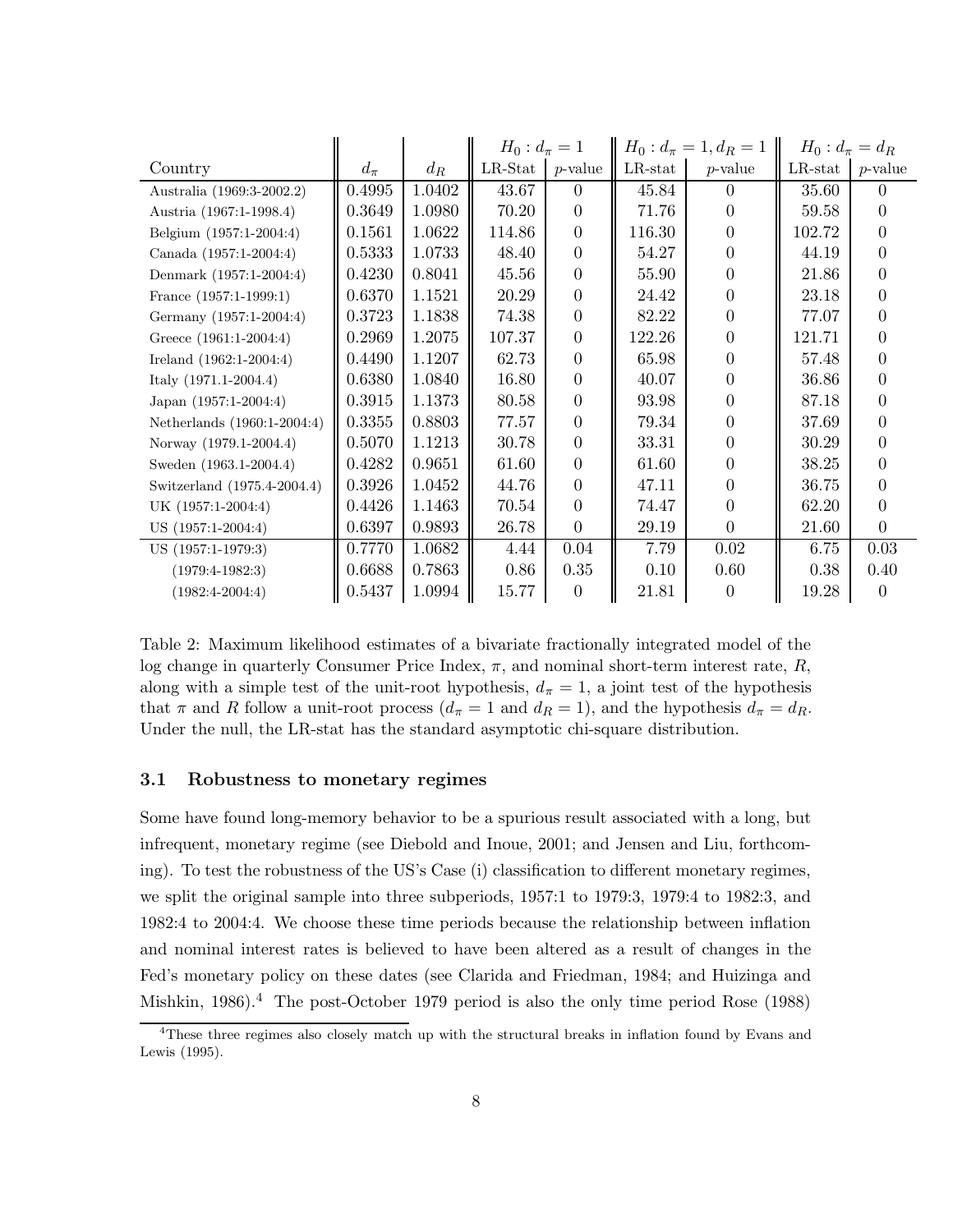finds any evidence of nonstationary behavior in US inflation. Estimates from these time periods should help us determine if post-war inflation's fractional stationary behavior is spurious or not.

The bivariate MLE of  $d_{\pi}$  and  $d_R$  for the three time periods are found at the bottom of Table 2. Because the second time period from 1979:4 to 1982:3 contains only 12 observations, any inferences made concerning this period's parameter estimates will not stand up to the asymptotic scrutiny required for the estimator. Hence, we make no inference about testing the long-run Fisher effect during this middle time period. Instead, we focus our attention on the results of the relative fractional order of integration for the pre-1979 and post-1982 time periods.

The post-1982 estimate of  $d_{\pi} = 0.54$  provides strong evidence against any permanent change having occurred in US inflation. During this time period  $d_{\pi}$  is smaller than the estimate from using the entire time series. The post-1982 estimate of  $d_{\pi}$  also contradicts Rose (1988), who found inflation to be an  $I(1)$  series over the post-1979 period. Our estimate of  $d_{\pi}$ , however, does support Mishkin's (1992) conclusion that inflation did not exhibit a stochastic trend over this time period.

Because the pre-1979 estimate of  $d_{\pi} = 0.78$  is larger than the post-1982 estimate, monetary shocks have a more lasting impact on inflation during the pre-1979 period. However,  $d_{\pi}$  is still significantly less than one so the impact will not be permanent. The nominal interest rate's order of integration is also slightly larger over the pre-1979 period than it was during the entire post-war period. The nominal interest rates  $d<sub>R</sub>$  is now greater than one at 1.07 and  $d_{\pi}$  has increased to 0.78 from 0.64. These larger orders of integration impact the significance level of both the simple and joint unit-root null hypothesis by raising their p-values from zero for the entire time series to a p-value of 0.04 and 0.02, for the pre-1979 periods simple and joint unit-root hypothesis, respectively. Although these significance levels are larger, rejection at the fourth percentile is still good enough to conclude that during the pre-1979 period inflation in the US was not permanently affect by a monetary shock.

#### 3.2 Monthly data

To lend further support to the mean-reverting, long-memory behavior of inflation and the Case (i) classification of testing the long-run Fisher effect, we estimate  $d_{\pi}$  and  $d_{R}$  using monthly measures of inflation and the nominal short-term interest rate. Chambers (1997) and Souza (2005) show that a long-memory series observed at two different frequencies, for example, monthly and quarterly observations, will have the same fractional order of integration. If inflation and nominal interest rates are long-memory, fractionally integrated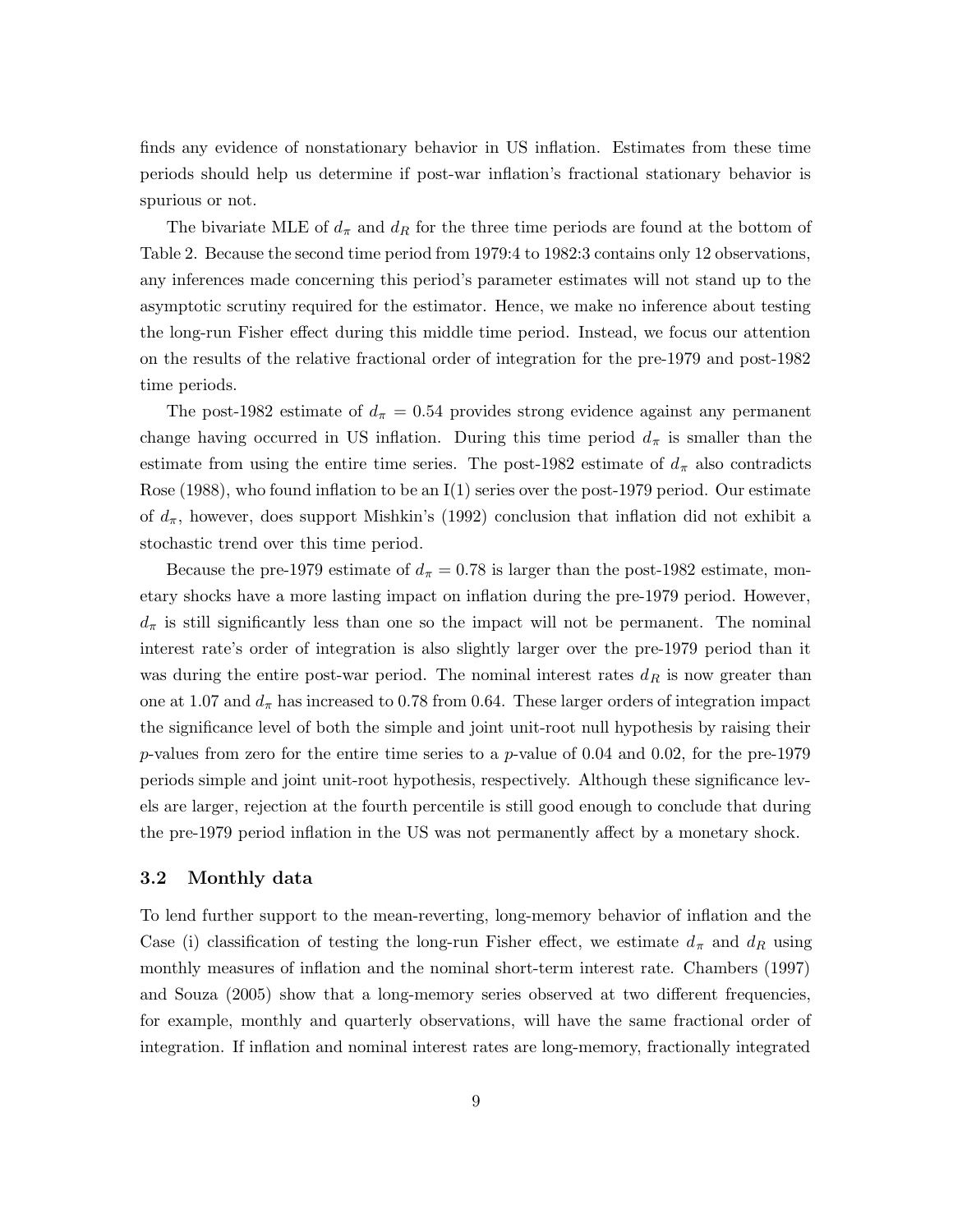series, we would thus expect to find the estimates of  $d_{\pi}$  and  $d_{R}$  with monthly data to be similar to those found with quarterly data.

Out of the original 17 developed countries, we estimate the order of integration in the 13 countries found in Table 3. These countries were selected because their monthly data series is available for the same time period as their quarterly series. The monthly estimates of  $d_{\pi}$ ,  $d_R$ , and the relevant test statistics are found in Table 3.

In each of the 13 countries, the monthly estimate of  $d<sub>\pi</sub>$  is smaller than its corresponding quarterly estimate. The monthly estimates of  $d_{\pi}$  range between 0.1 to 0.2 units smaller than their quarterly estimates. Part of this difference can be attributed to the monthly series having four times as many observations as the quarterly measurements of inflation and the short-memory type of noise inherent in monthly data.

A similar difference is also found in the monthly estimates of  $d<sub>R</sub>$ . However, unlike all the monthly estimate of  $d_{\pi}$  being greater than their quarterly estimate, some of the monthly estimates of  $d<sub>R</sub>$  are smaller (Austria, Denmark, Japan, the Netherlands, Sweden, and Switzerland) , while for others it is larger (Belgium, Canada, Italy, the UK, and the US). In only three countries (Germany, Japan, and Switzerland) does the dynamics of the series change from nonstationary behavior in the quarterly nominal interest rate to stationary behavior in the monthly series.

These smaller monthly estimates of  $d_{\pi}$  provide more evidence that inflation in these countries follow a stationary process and that our Case (i) classification is correct. Because a smaller  $d_{\pi}$  leads to a larger LR-stat, the LR-stats in Table 3 are larger than the test statistics found in Table 2. We, thus, again conclude that the long-run Fisher effect cannot be tested even with higher frequency monthly data.

#### 3.3 GDP deflator and long-term interest rates

For those countries with post-war, quarterly, GDP price deflator and long-term interest rate series long enough to reveal their long-run behavior, we estimate  $d_{\pi}$  and  $d_{R}$  using the log-differenced GDP deflator and a long-term nominal interest rate. Out of the original seventeen countries, there are six that qualify; Canada, France, Germany, Japan, the UK, and the US. Each country's long-term nominal interest rate is set equal to the government bond yield reported in the International Financial Series database.

Rapach (2003) also tested for the long-run Fisher effect using the quarterly GDP price deflator and long-term nominal interest rate in three of the six countries; Canada, the UK, and the US. The data for France was unavailable, and Rapach excluded Germany and Japan because his earlier results with annual data failed to find a unit-root in these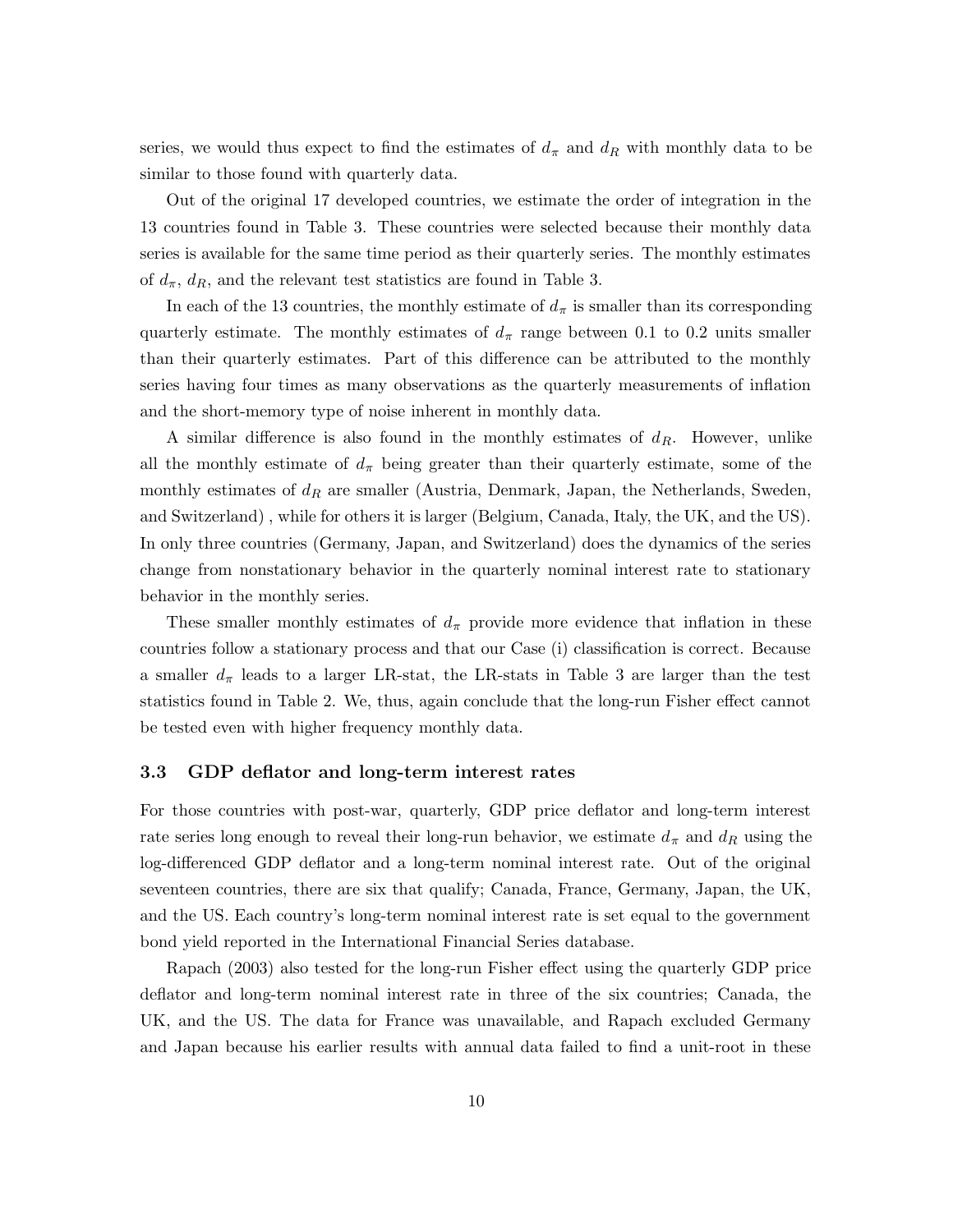|                              |           |        | $H_0: d_{\pi}=1$ |                | $H_0: d_{\pi}=1, d_R=1$ |                  | $H_0: d_{\pi} = d_R$ |            |
|------------------------------|-----------|--------|------------------|----------------|-------------------------|------------------|----------------------|------------|
| Country                      | $d_{\pi}$ | $d_R$  | $LR$ -Stat       | $p$ -value     | $LR$ -stat              | $p$ -value       | $LR$ -stat           | $p$ -value |
| Austria (1967:1-1998.12)     | 0.2761    | 0.9727 | 176.52           | $\theta$       | 176.04                  | $\left( \right)$ | 135.66               |            |
| Belgium (1957:1-2004:3)      | 0.0885    | 1.0955 | 366.61           | $\overline{0}$ | 374.22                  |                  | 347.31               |            |
| Canada (1957:1-2004:3)       | 0.3263    | 1.1722 | 269.96           | $\overline{0}$ | 291.93                  | $\Omega$         | 276.20               |            |
| Denmark (1972:1-2000:12)     | 0.2942    | 0.6990 | 167.85           | $\theta$       | 206.69                  |                  | 58.72                |            |
| France $(1957:1-2002:9)$     | 0.4887    | 1.0882 | 117.34           | $\overline{0}$ | 122.48                  |                  | 107.67               |            |
| Germany (1960:1-2004:3)      | 0.3078    | 0.7714 | 221.68           | $\theta$       | 262.30                  |                  | 94.36                |            |
| Italy $(1971.1 - 2004.2)$    | 0.4775    | 1.2010 | 119.76           | $\theta$       | 149.90                  |                  | 147.69               |            |
| Japan $(1957.1 - 2004.2)$    | 0.2075    | 0.9015 | 305.07           | $\Omega$       | 313.82                  |                  | 204.00               |            |
| Netherlands (1960.1-1998.12) | 0.1041    | 0.8795 | 301.57           | $\theta$       | 309.65                  |                  | 190.43               |            |
| Sweden (1962.12-2001.10)     | 0.2781    | 0.9334 | 231.42           | $\overline{0}$ | 233.52                  |                  | 157.97               |            |
| Switzerland (1975.9-2004.3)  | 0.2457    | 0.7177 | 189.96           | $\theta$       | 228.59                  |                  | 74.72                |            |
| UK (1964.1-2004.2)           | 0.3482    | 1.2501 | 194.81           | $\Omega$       | 231.69                  |                  | 228.70               |            |
| US (1964.1-2004.3)           | 0.4556    | 1.0861 | 139.25           | $\Omega$       | 147.51                  |                  | 127.46               |            |

Table 3: Maximum likelihood estimates of a bivariate fractionally integrated model of the log change in the monthly Consumer Price Index,  $\pi$ , and the nominal short-term interest rate, R, along with a simple test of the unit-root hypothesis,  $d_{\pi} = 1$ , a joint test of the hypothesis that  $\pi$  and R follow a unit-root process ( $d_{\pi} = 1$  and  $d_R = 1$ ), and the hypothesis  $d_{\pi} = d_R$ . Under the null, the LR-stat has the standard asymptotic chi-square distribution.

country's inflation rates. Rapach rejected the long-run Fisher effect hypothesis for Canada and the UK, but was unable to reject the hypothesis for the US.

Our estimates of the fractional order of integration with the quarterly deflator and long-term nominal interest rate are found in Table 4. The estimates of  $d_{\pi}$  suggest that in addition to excluding Germany and Japan from the Fisher effect test, Rapach should have also excluded Canada, the UK, and the US. In each of these countries,  $d_{\pi}$  is significantly less than one and smaller than the estimates found using quarterly CPI. In the extreme case, the inflation rate for Japan is now negatively integrated with  $d_{\pi} = -0.1$ ; i.e., Japan's inflation rate is anti-persistent.

Except for the US, the estimates of  $d<sub>R</sub>$  are smaller than the estimates found with the short-term interest rate. Our Case (i) classification for these six countries is thus robust to the price index measure and the maturity length of the fixed income security used in calculating the inflation and nominal interest rate series.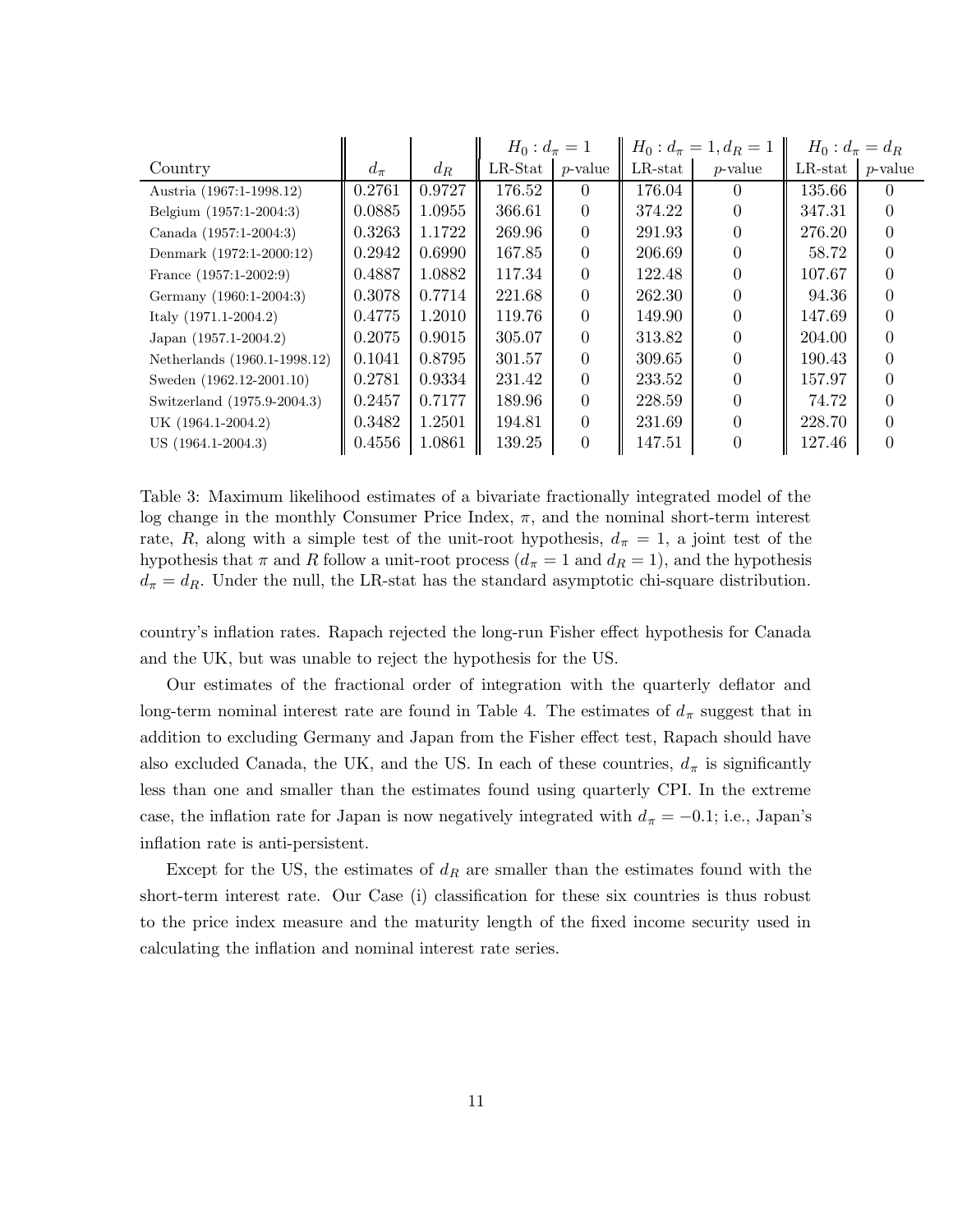|                          |           |        | $H_0: d_{\pi}=1$ |            | $H_0: d_{\pi}=1, d_R=1$ |            | $H_0: d_{\pi} = d_R$ |            |
|--------------------------|-----------|--------|------------------|------------|-------------------------|------------|----------------------|------------|
| Country                  | $d_{\pi}$ | $d_R$  | $LR$ -Stat       | $p$ -value | $LR$ -stat              | $p$ -value | $LR$ -stat           | $p$ -value |
| Canada (1957:1-2004:4)   | 0.5091    | 1.0482 | 52.92            | $\theta$   | 56.37                   |            | 47.79                |            |
| France $(1970:1-2004:2)$ | 0.2060    | 1.0933 | 115.98           | $\Omega$   | 118.36                  |            | 105.71               |            |
| Germany (1960:1-2004:.2) | 0.2465    | 1.1444 | 124.60           | $\theta$   | 128.84                  |            | 111.91               |            |
| Japan (1966:4-2004.3)    | $-0.1021$ | 1.0360 | 138.22           | $\Omega$   | 144.74                  |            | 134.14               |            |
| UK (1957.1-2004.2)       | 0.3203    | 1.0944 | 89.46            | 0          | 91.15                   |            | 82.63                |            |
| US (1957.1-2004.4)       | 0.6378    | 1.1018 | 32.78            | 0          | 40.25                   |            | 36.08                |            |

Table 4: Maximum likelihood estimates of a bivariate fractionally integrated model of the log change in the quarterly GDP price deflator,  $\pi$ , and the long-term interest rate, R, along with a simple test of the unit-root hypothesis,  $d_{\pi} = 1$ , a joint test of the hypothesis that  $\pi$ and R follow a unit-root process  $(d_{\pi} = 1 \text{ and } d_R = 1)$ , and the hypothesis  $d_{\pi} = d_R$ . Under the null, the LR-stat has the standard asymptotic chi-square distribution.

#### 4 Conclusion

This paper has studied the long-run Fisher effect in seventeen industrialized countries over the post-war period. Using a bivariate estimator of inflation and nominal interest rate's fractional order of integration, and quarterly and monthly measures of inflation and short and long-term nominal interest rates, we have found inflation to be a slow, mean-reverting, fractionally integrated process in all seventeen countries. One important implication is that, because inflation never experiences a permanent change, the long-run Fisher effect cannot be tested with the reduced form approach. Thus, this paper provides a reason why past reduced form tests of the long-run Fisher effect have been unable to find support for the hypothesis. They have simply been applying a test that is not valid given the stationary behavior of the inflation series.

The prevalence of this slow mean-reversion in inflation causes us to wonder what the mechanisms are between monetary policy and the inflation rate and whether inflation is actually a monetary phenomenon. Although monetary shocks do not permanently affect inflation, the long-memory behavior of inflation suggests that monetary policy can have a lasting impact on inflation. How big, or how long a fractionally integrated inflation series will be affected by a change in monetary policy is an important, but, unanswered question.

The presence of fractional integration in the inflation rate of so many industrialized economies also causes us to wonder if this long-memory behavior is the result of some common economic institution found in these economies. Perhaps it is a universal feature found in their banking systems, such as a common monetary rule, or a statistical artifact of aggregating up prices of different goods and services into a price index. These and other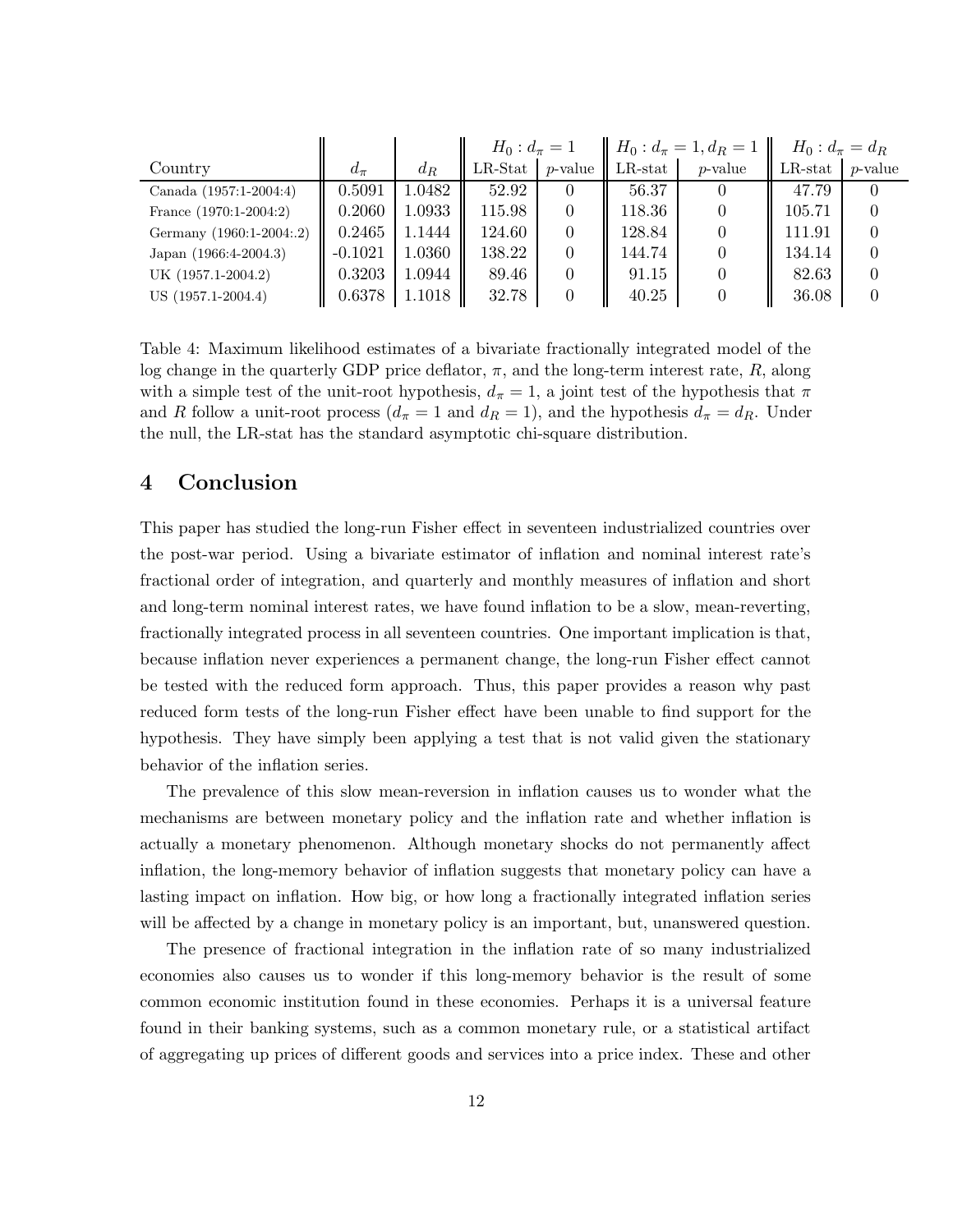questions related to the fractional nature of inflation will surely be of interest to monetary economists.

#### References

- Bae, S., Jensen, M.J., and Murdock, S.G., 2005, Long-run neutrality in a fractionally integrated model. Journal of Macroeconomics 27, 257-274.
- Chambers, M.J., 1998, Long memory and aggregation in macroeconomic time series. International Economic Review 39, 1053-1072.
- Clarida, R., Friedman, B.M., 1984, The behavior of US short term interest rates since October 1979. Journal of Finance 39, 671-682.
- Diebold, F.X. and Inoue, A., 2001, Long memory and structural change. Journal of Econometrics 105, 131-159.
- Diebold, F.X. and Rudebusch, G.D., 1991, On the power of the Dickey-Fuller tests against fractional alternatives. Economics Letters 35, 155-160.
- Evans, M.D.D. and Lewis, K.K., 1995, Do expected shifts in inflation affect estimates of the long-run Fisher relation? Journal of Finance 50, 225-253.
- Fisher, I., 1930, The Theory and Interest, MacMillan, New York.
- Fisher, M.E., Seater, J.D., 1993, Long-run neutrality and superneutrality in an ARIMA framework. American Economic Review 83, 402-415.
- Gradshteyn, I.S., Ryzhik, I.M., 1994, Table of Integrals, Series, and Products, 5th ed. Academic Press, San Diego.
- Huizinga, J., Mishkin, F., 1986, Monetary policy regime shifts and the unusual behavior of real interest rates. Carnegie-Rochester Conference Series on Public Policy 24, 231-274.
- Jensen, M.J., and Liu, M., (forthcoming) Do long swings in the business cycle lead to strong persistence in output? Journal of Monetary Economics.
- King, R., Watson, M., 1997, Testing long-run neutrality. Federal Reserve Bank of Richmond Economic Quarterly 83, 69-101.
- Koustas, Z., Serletis, A., 1999, On the Fisher effect. Journal of Monetary Economics 44, 105-130.
- Lucas, R.E., 1972, Econometric testing of the natural rate hypothesis, in O. Eckstein (ed.) The Econometrics of Price Determination, Board of Governors of the Federal Reserve System, 1285-1306.